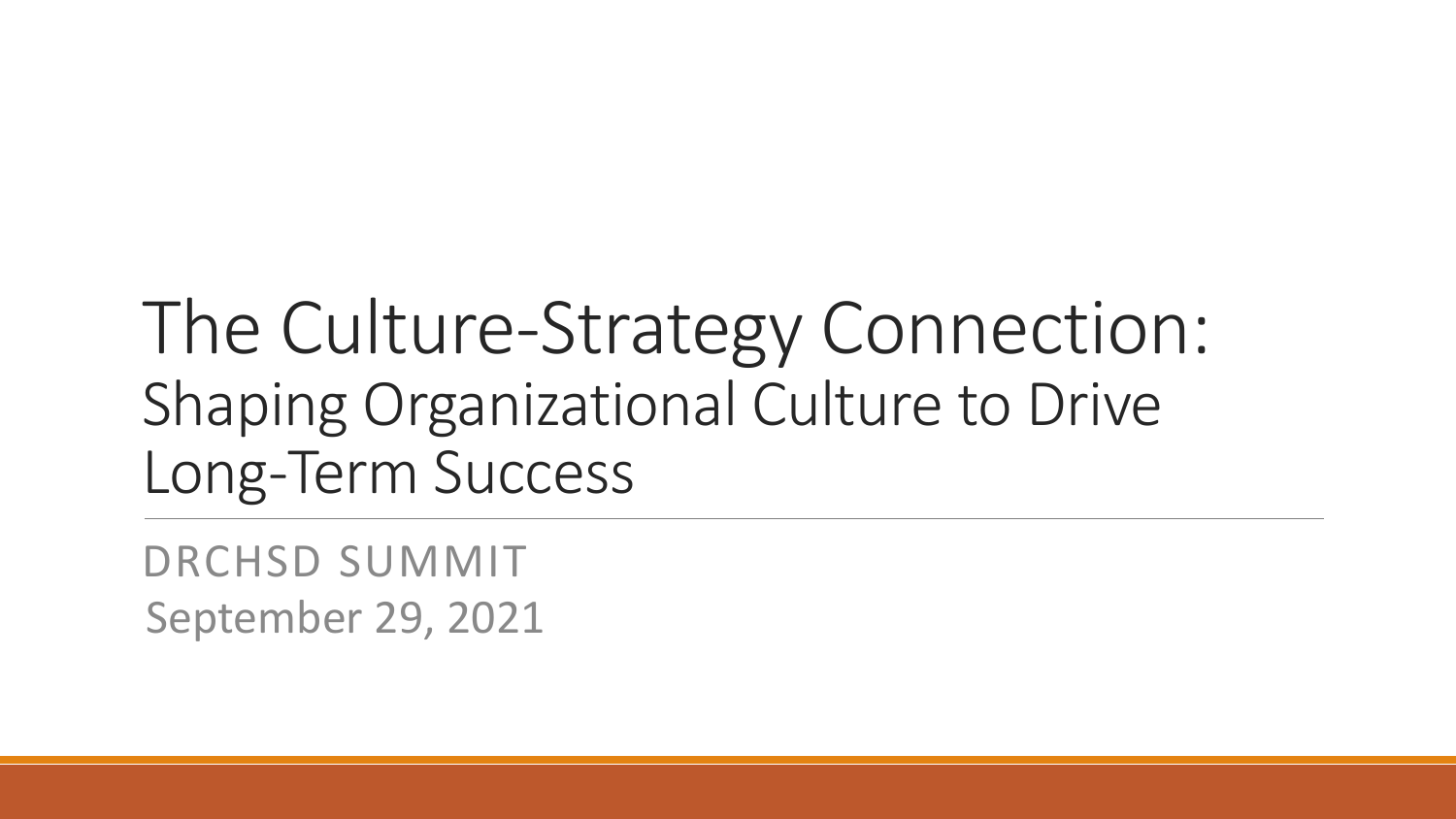## Questions We'll Answer



How might my organization's culture play a role in its long-term success?



How do I define my organization's culture as it currently exists?



How can I intentionally influence culture to better align with longterm goals?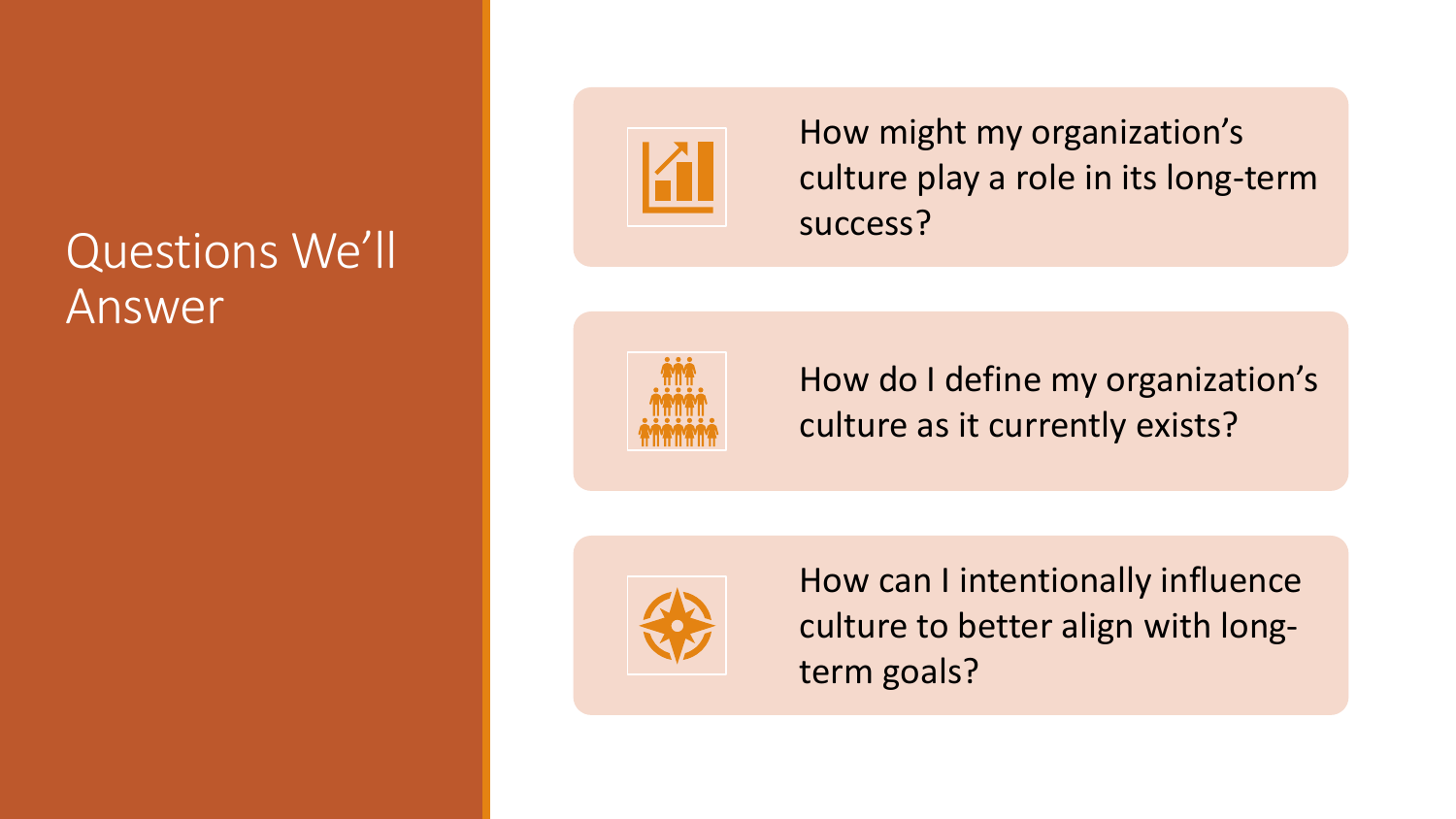

# Culture is…

A pattern of shared basic assumptions that a group learns as it solves problems of external adaptation and internal integration…

…that has worked well enough to be considered valid and, therefore, to be taught to new members as the correct way to perceive, think, and feel in relation to those problems.

Adapted from Edgar Schein (2017): Organizational Culture and Leadership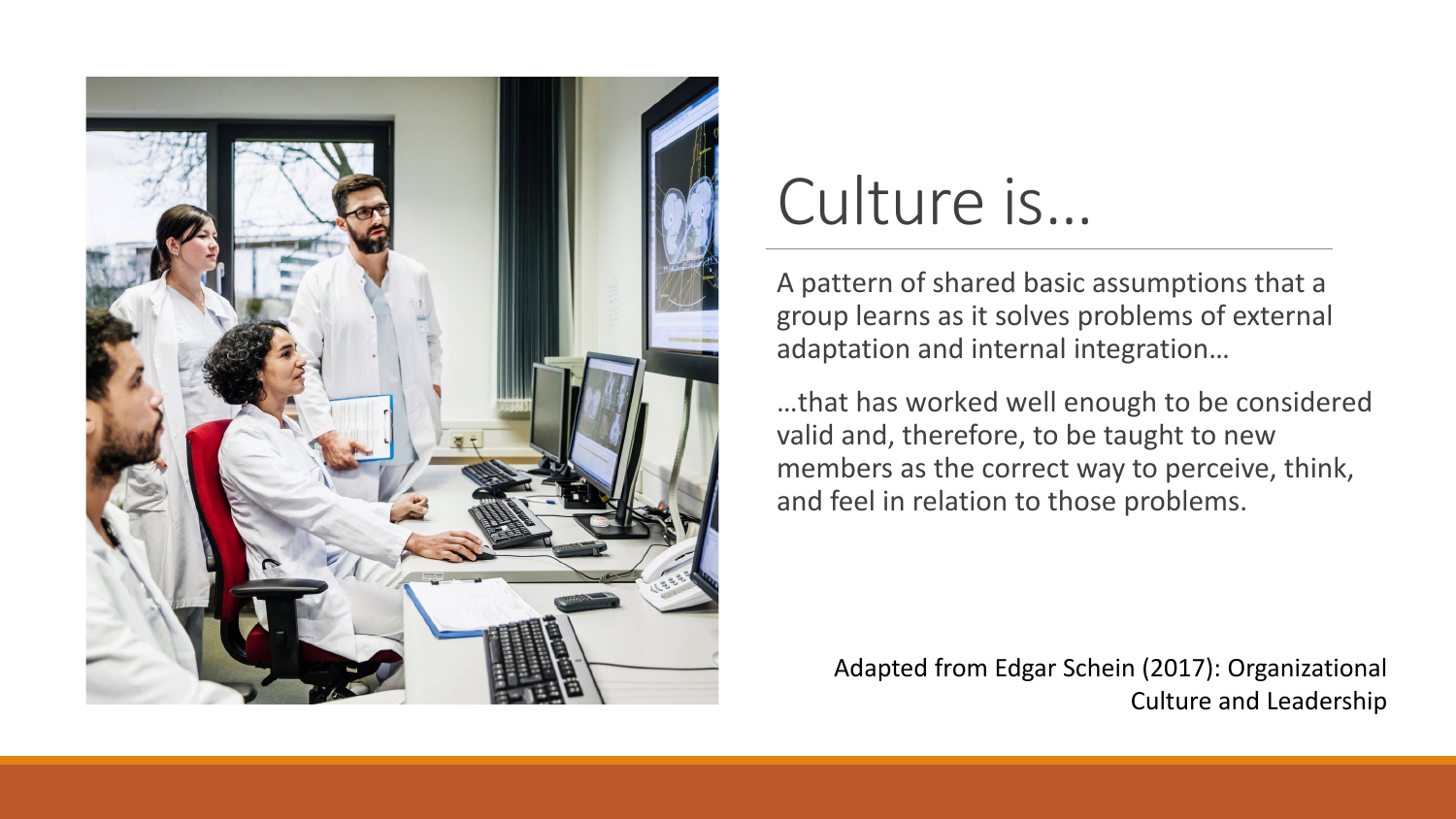# How Does Culture Show Up?



Observable, tangible

"Official"; shared internally and externally Deeply embedded; often subconscious

Schein, 2004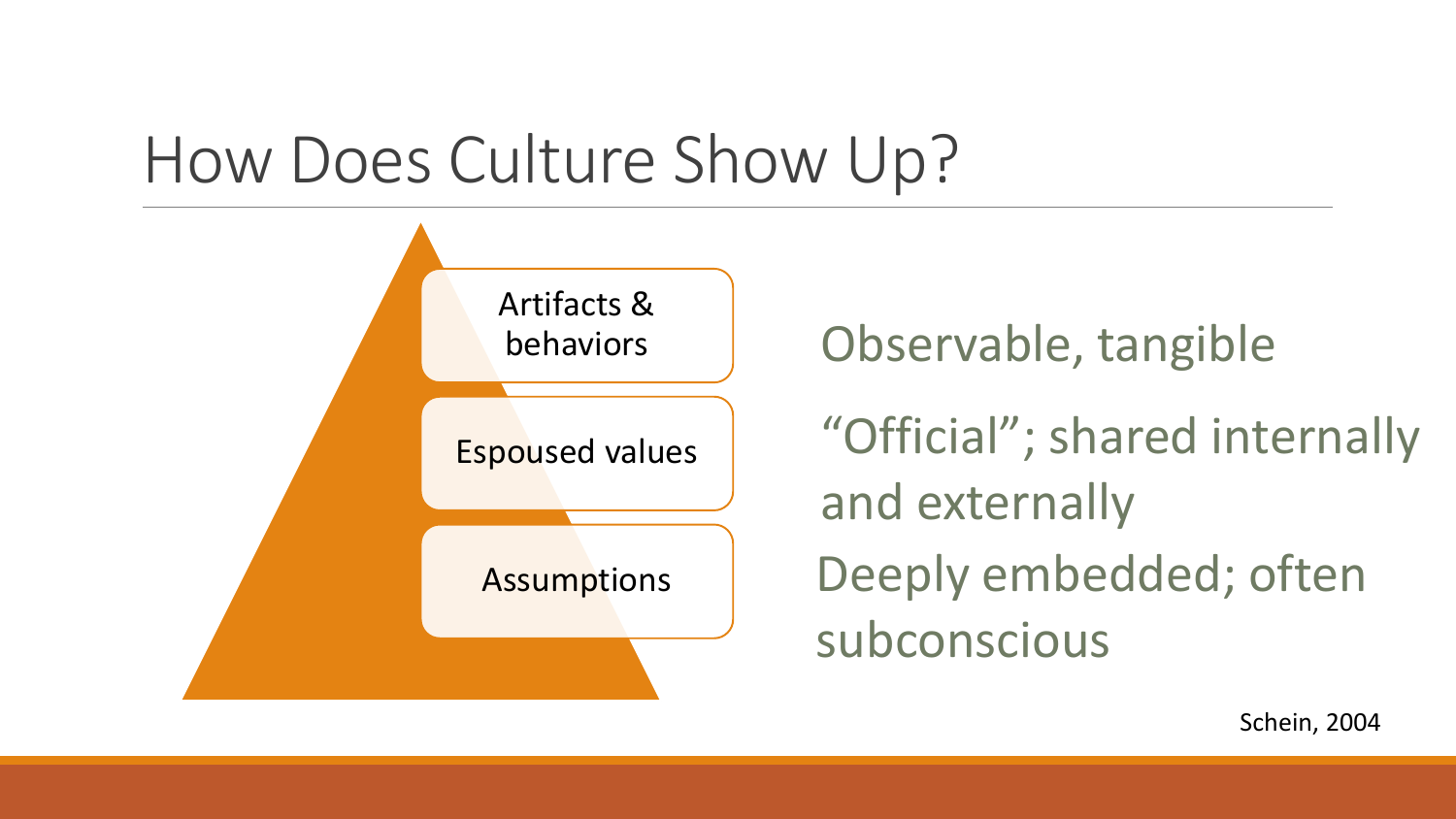# Development of Culture



Founders' values and way of operating



Behavioral norms evolve – consistent with values

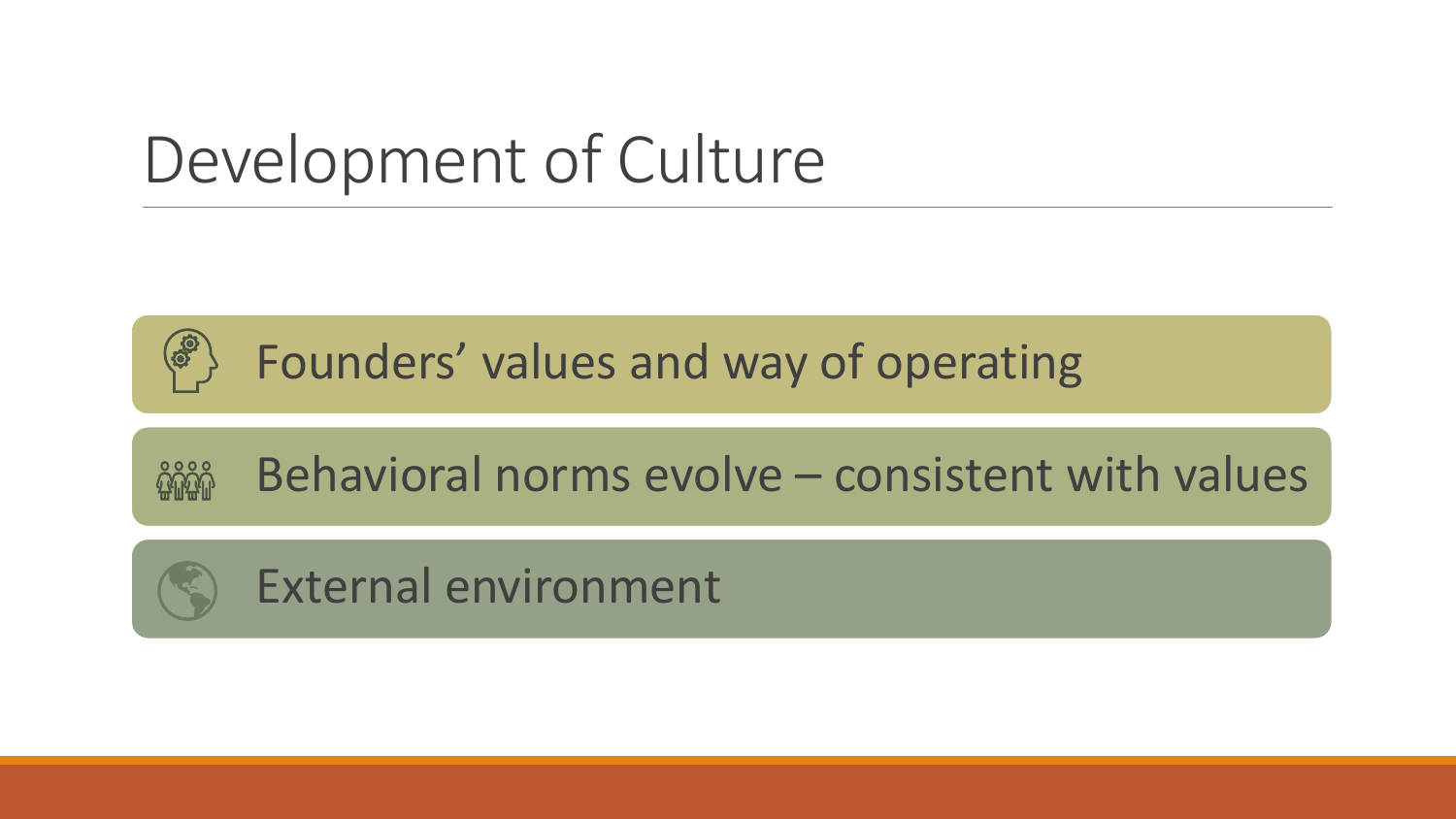# Chain of Influence



#### *Smith, Mannion, & Goddard (2003).*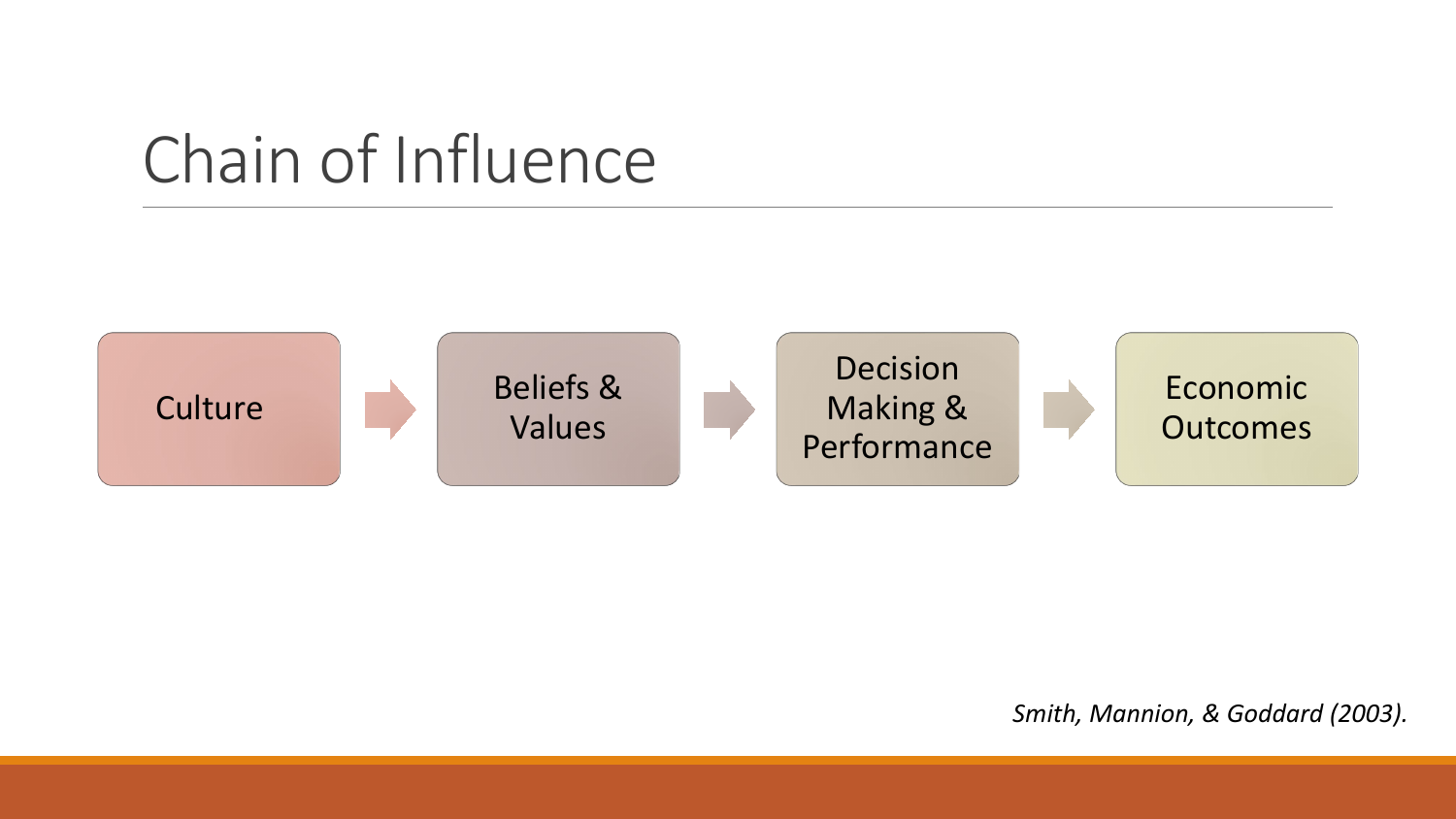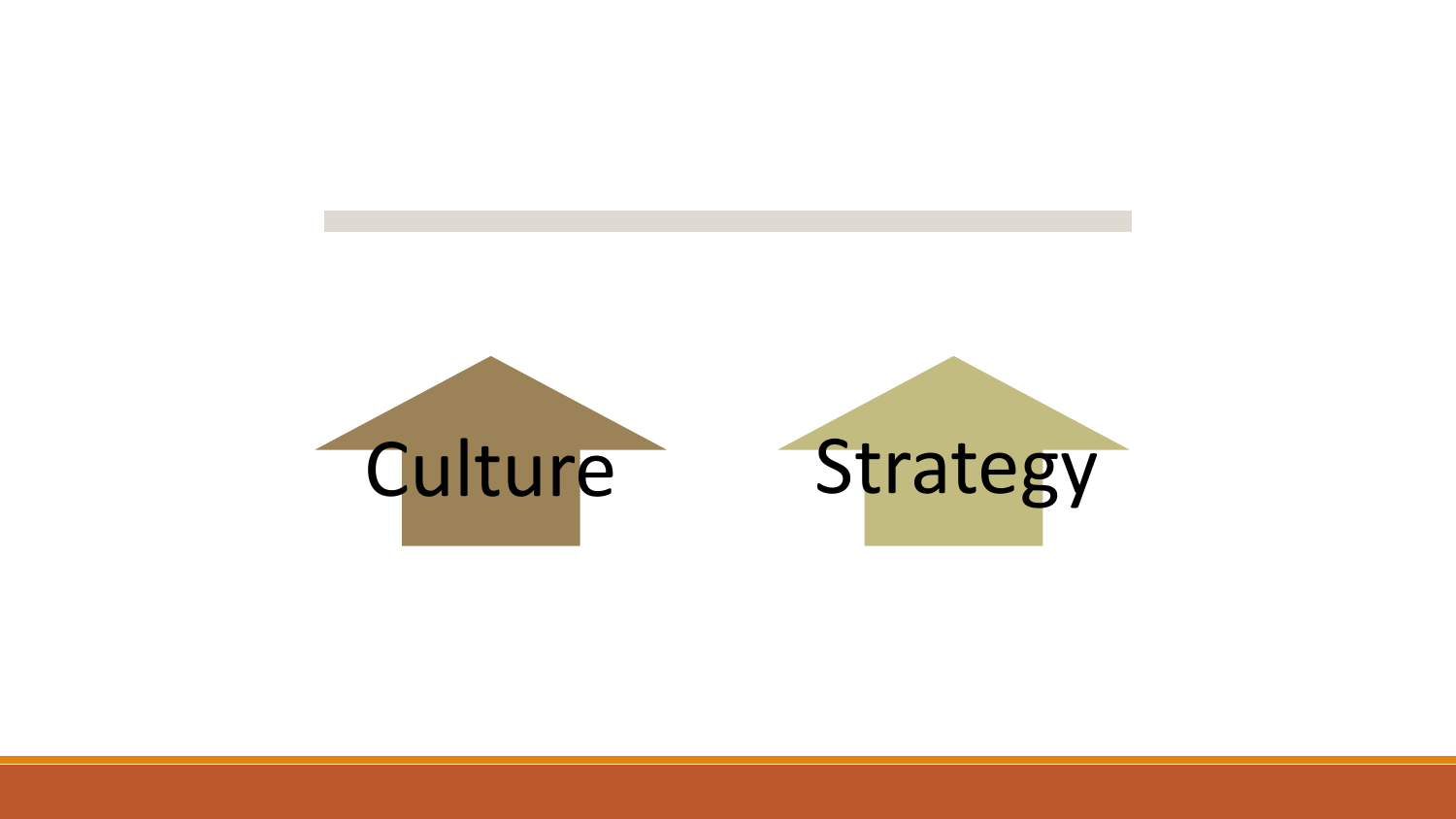

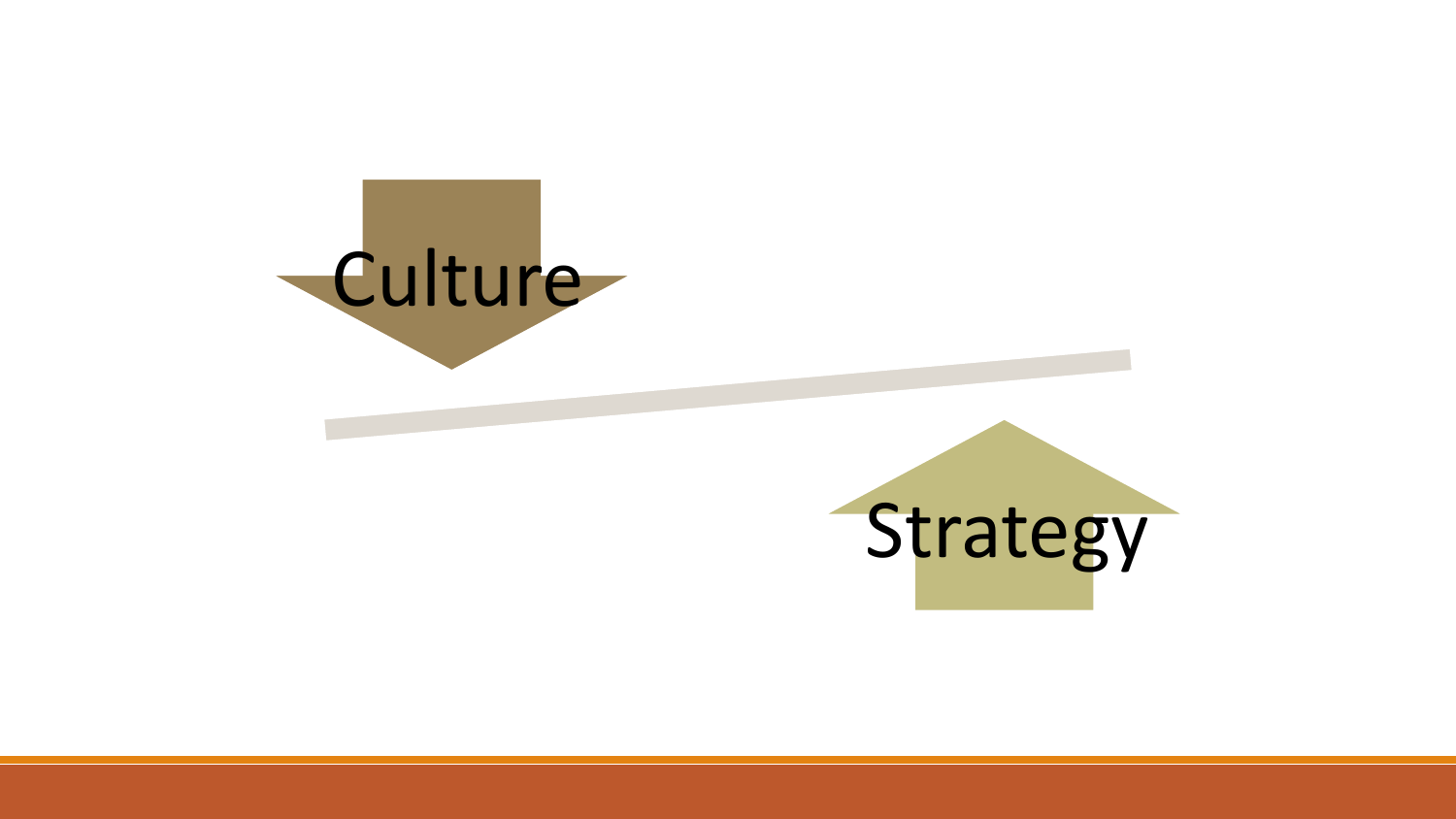

# Supporting Research: The Culture-Outcome Connection

Positive culture consistently associated with patient outcomes

*Braithwaite et al., 2017*

Organizations in the top quartile for culture outperform those in the bottom quartile on employee engagement, physician engagement, quality, patient experience, and employee turnover

*Owens et al., 2017*

"Healthy" health care organizations:

- Total shareholder returns 3x higher than "unhealthy" organizations
- Higher patient satisfaction, lower readmission rates, shorter patient time in ED than those in the middle and low end of the Organizational Health scale

*McKinsey Research, Berlin et al., 2019*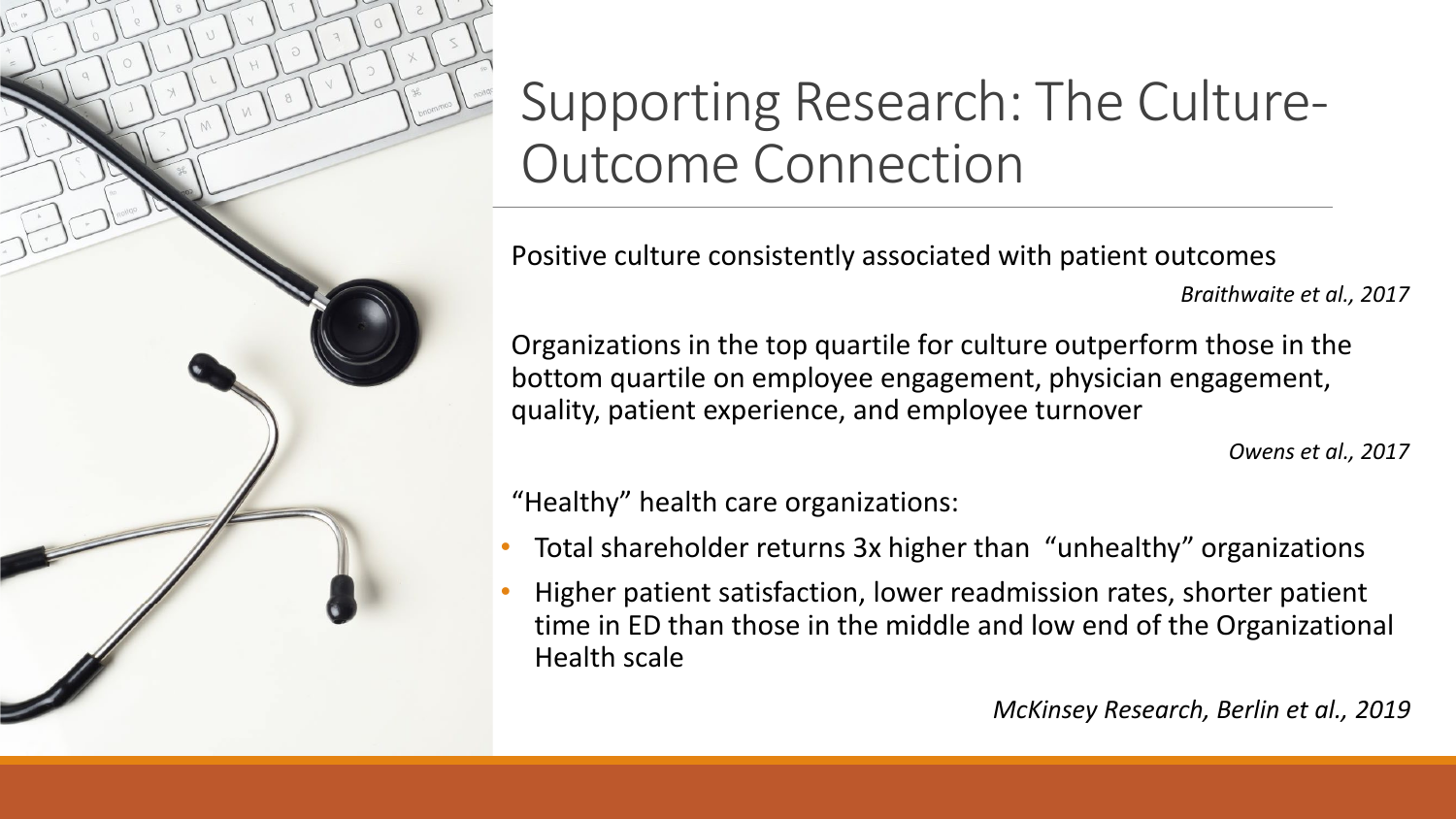

# Culture and Value-Based Care

"The shift from volume to value is a cultural change that health care organizations are challenged to make to succeed in the current reimbursement climate."

### Scheck McAlearney et al., 2018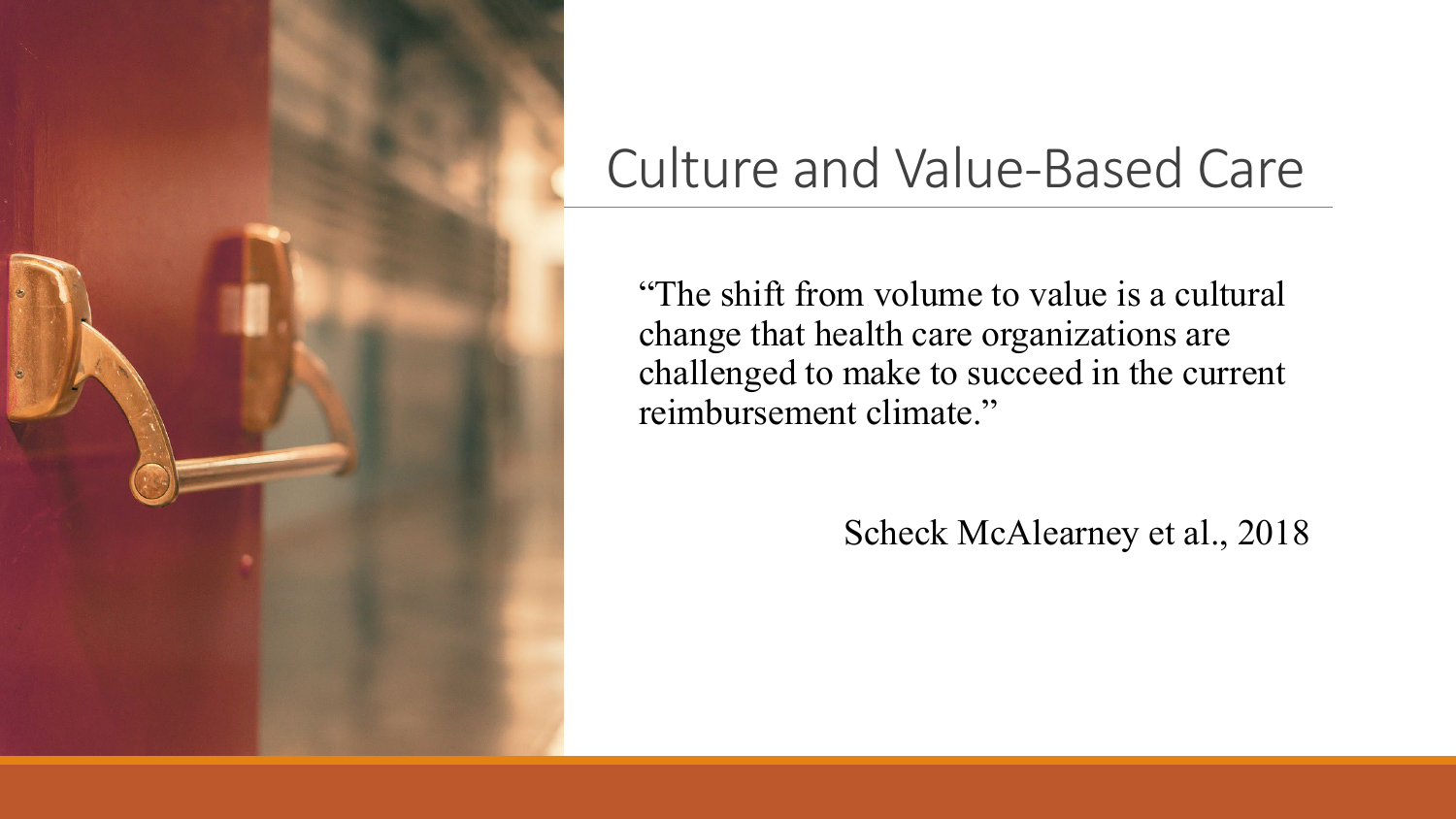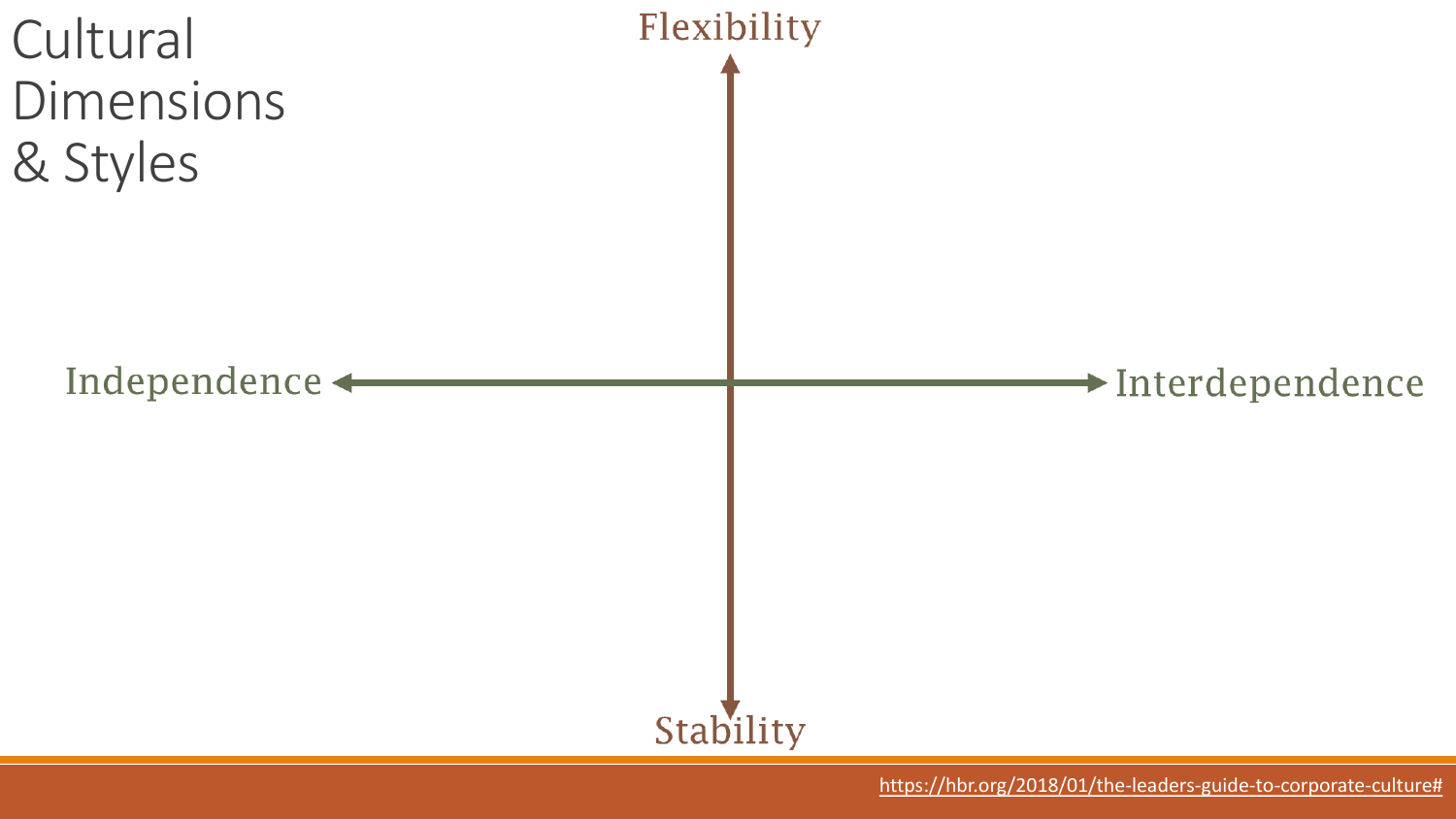| Cultural      |  |
|---------------|--|
| Dimensions &  |  |
| <b>Styles</b> |  |
| Continued     |  |
|               |  |

### **Enjoyment & Learning**

Casual work environment Exploration, creativity Innovation, adventure

#### **Purpose & Caring**

Shared ideals Contributing to a greater cause Collaboration & teamwork

### Independence  $\leftarrow$  Interdependence

#### **Authority & Results**

Strength, decisiveness **Competitiveness** Goal accomplishment

### **Order & Safety**

Respect, structure Time-honored customs Predictability, planning ahead

### **Stability**

Flexibility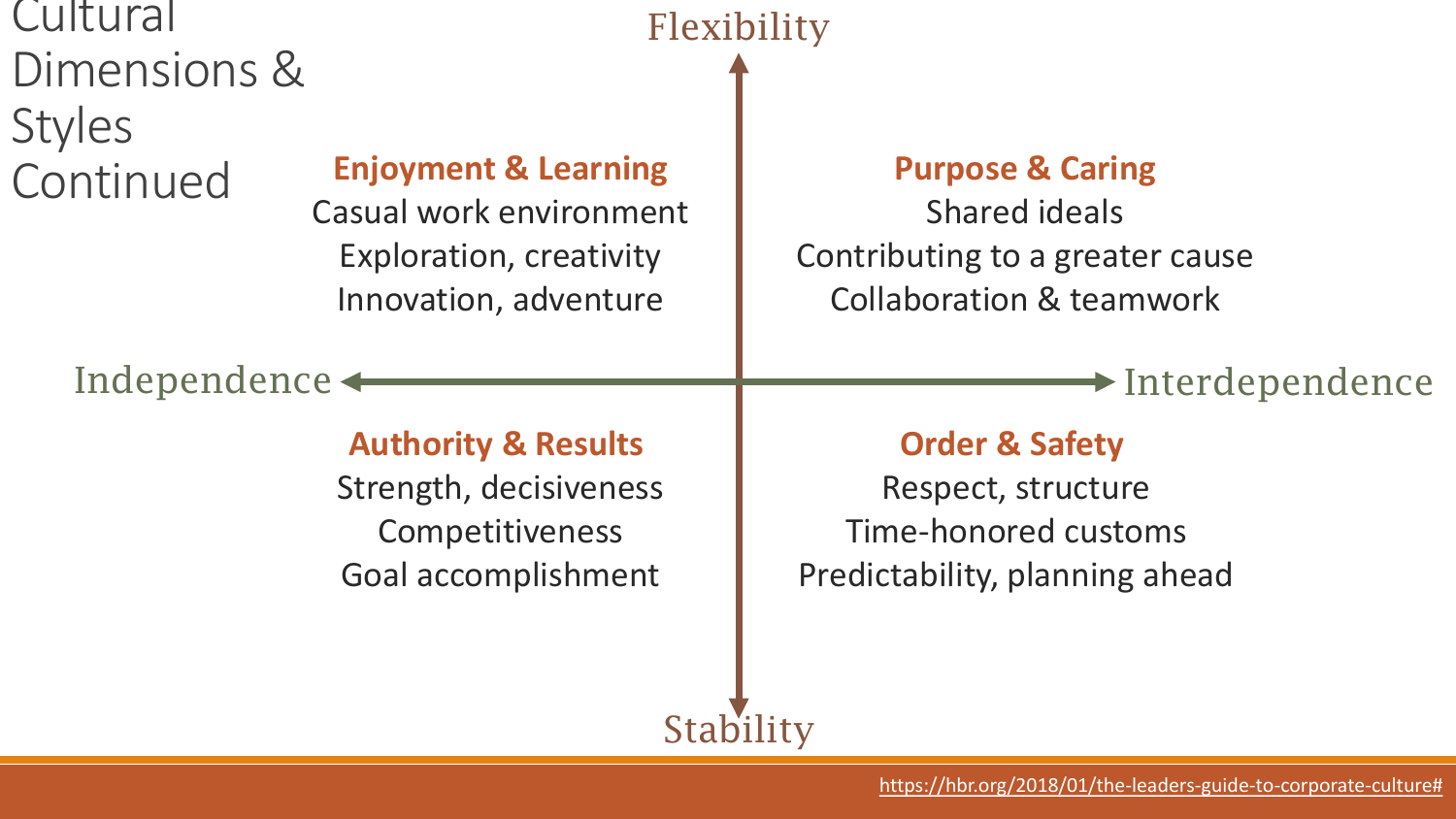## Cultural Dimensions & **Styles** Final

### Flexibility

### Complex environment, rapid pace of change

### **Purpose & Caring**

Shared ideals Contributing to a greater cause Collaboration & teamwork

### Independence  $\leftarrow$  Interdependence

### **Authority & Results**

**Enjoyment & Learning**

Casual work environment

Exploration, creativity

Innovation, adventure

Strength, decisiveness **Competitiveness** Goal accomplishment

### **Order & Safety**

Respect, structure Time-honored customs Predictability, planning ahead

Stable environment, slow pace of change

### **Stability**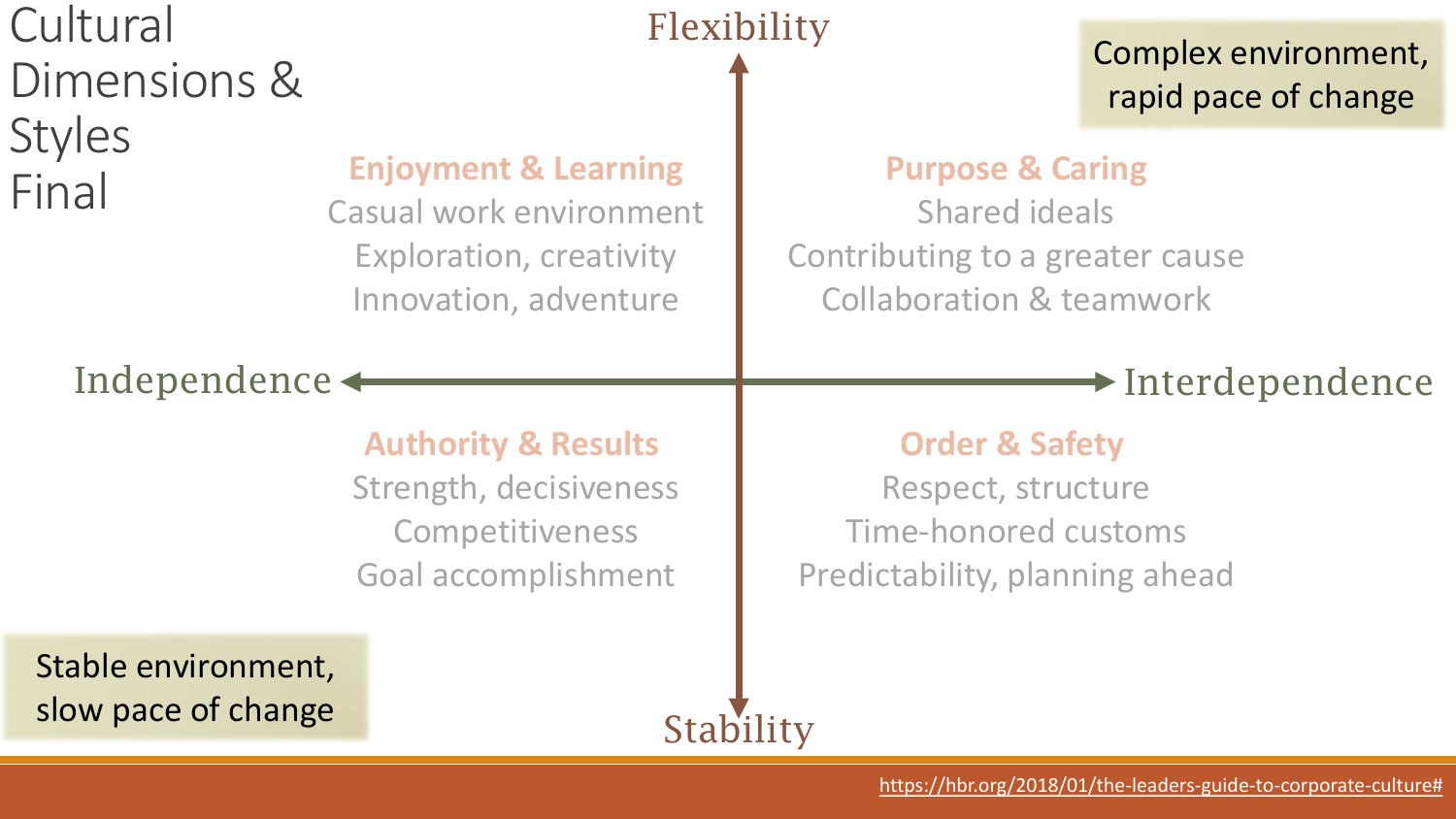

# Culture Change is HARD!

Requires changing underlying assumptions, thoughts, feelings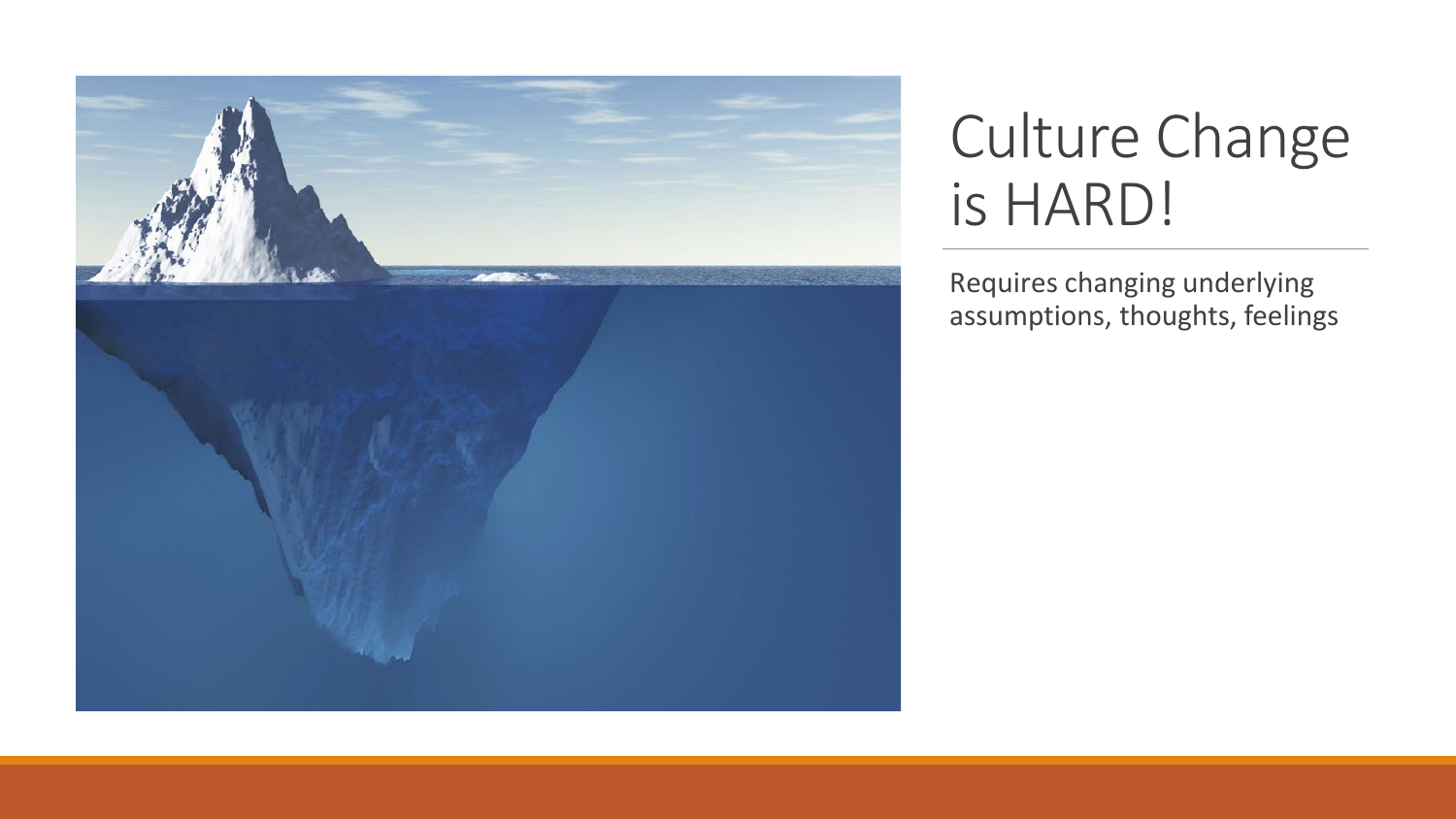We learn about an organization's culture through…

- What leaders pay attention to, measure, and control (and what they DON'T)
- How resources are allocated
- Role modeling and coaching
- Criteria for assigning status, hiring, designating "outcasts"
- Traditions
- Physical space & design
- Stories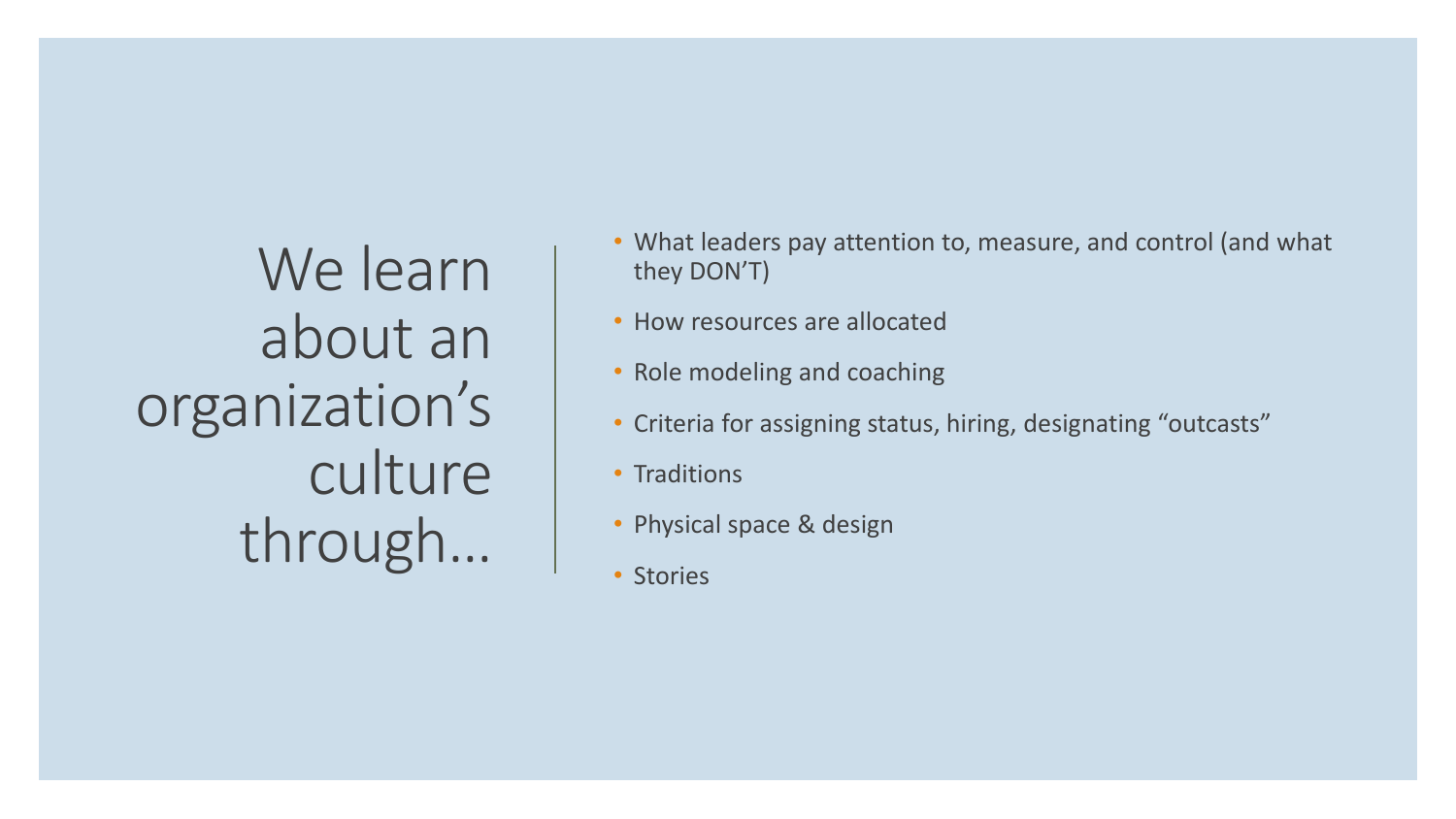# Panel Discussion

1. How have you gone about intentionally influencing organizational culture?

2. How do you know when culture change is needed?

3. What's the biggest challenge you've faced when it comes to culture? What are you most proud of?